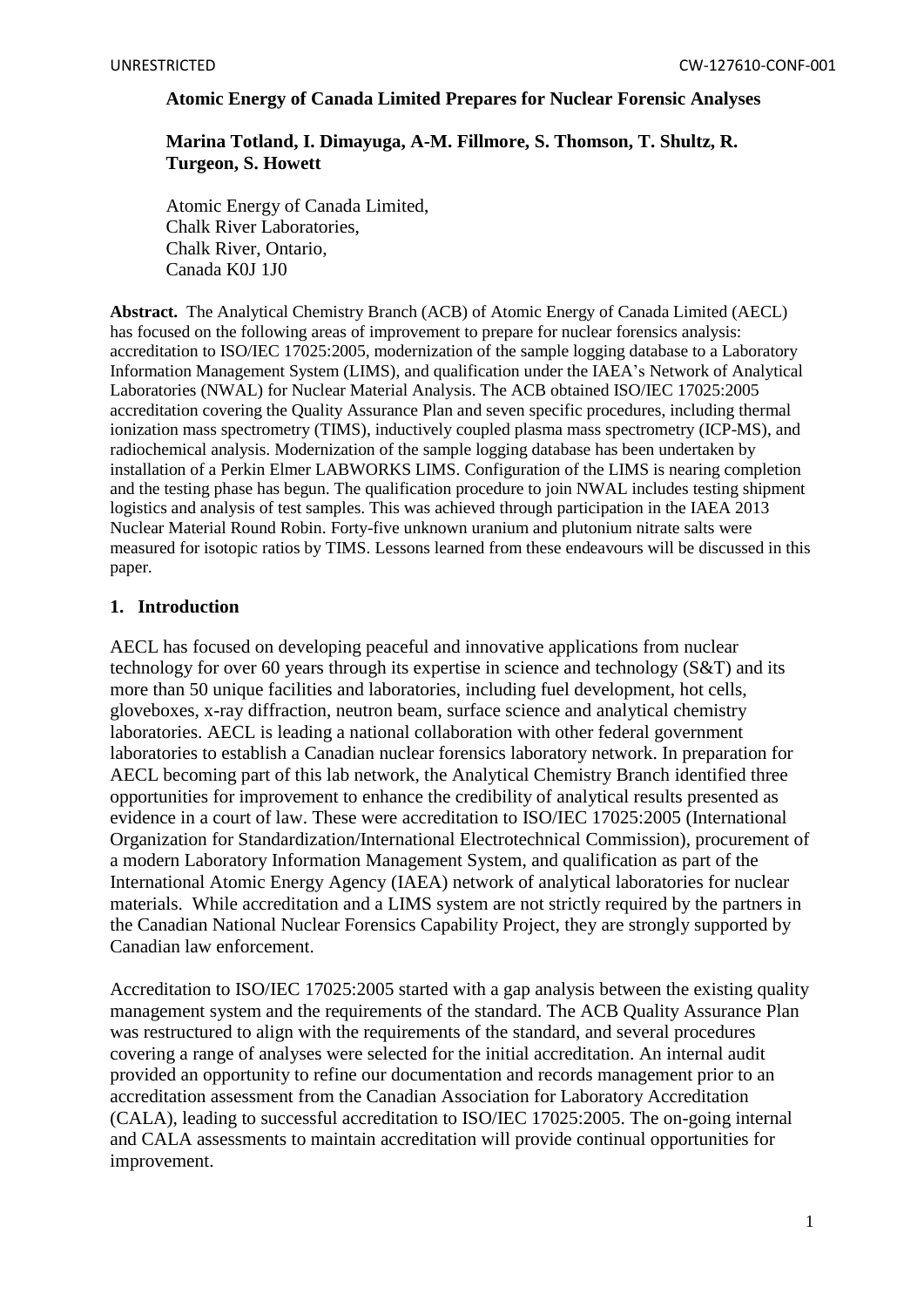The ACB currently uses a quality assurance database developed in-house, using Windows Access 2000, to track samples, records, and equipment. Many features of this system became difficult to use as the database grew, necessitating a reassessment. A decision was made to utilize a commercially available LIMS, thus capitalizing on industry expertise in this area. Based on the client requirements document, a commercial LIMS was procured from Perkin Elmer. Configuration of the Perkin Elmer LABWORKS LIMS is underway, and experience gained is shared below.

As the third component of AECL's laboratory capability improvement initiative, becoming qualified as part of the IAEA's NWAL for Destructive Analysis of Nuclear Materials represents the advantage of AECL maintaining relevant equipment, procedures, and expertise. This is not only of direct value to the IAEA program on non-proliferation and safeguards, but also of strategic importance to maintain the capability in a ready state in the event it is required to respond to a nuclear forensics incident. As part of the qualification process, AECL participated in a round robin exercise and subsequent technical meeting for isotopic determination of U and Pu. Highlights from the exercise, including major lessons learned, are discussed below.

# **2. ISO/IEC 17025:2005 Accreditation**

Quality improvement has become a key national and international business strategy, and can raise the national reputation and image of the ACB laboratories. Accreditation as an ISO/IEC 17025:2005 laboratory certifies that our laboratories have demonstrated the ability to produce technically valid results and have displayed excellence in technical and laboratory management competence. This accreditation assures continued technical competence and maintains a known standard of quality management in the areas of personnel qualification and training, calibration and maintenance of equipment, quality control and quality assurance procedures, testing and inspection procedures, accurate recording and reporting of data, and appropriate test environments.

To move to accreditation, a gap analysis was performed between the existing quality management system and the requirements of the standard. Advice was provided by AECL's Whiteshell Laboratories (Manitoba) as their analytical laboratory has held ISO/IEC 17025:2005 accreditation for a number of years. Due to the detail and work involved in accreditation, it was recommended to move progressively towards full accreditation. The initial scope included our Quality Assurance Plan (QAP) (an overall governing document covering how analyses are performed across the ACB) and selected procedures from the TIMS, ICP-MS, inductively coupled plasma atomic emission spectroscopy (ICP-AES), radioanalytical and water analysis laboratories. This selection represented a cross-section of the various laboratories within the ACB, providing an opportunity for all laboratory leaders to participate in implementation of the ISO/IEC 17025:2005 standard, learn from the exercise, distribute the work across a number of people, and ultimately ensure consistent application across the organization.

The ACB Quality Assurance Plan (previously structured according to the ISO 9001 standard) was restructured to align with the requirements of ISO/IEC 17025:2005. An internal audit against the standard was then conducted, followed by further refinement of the QAP, as well as the selected procedures. Areas addressed included inclusion of method validation proof, and a statement that the procedure was fit for use. Performance testing was also evaluated.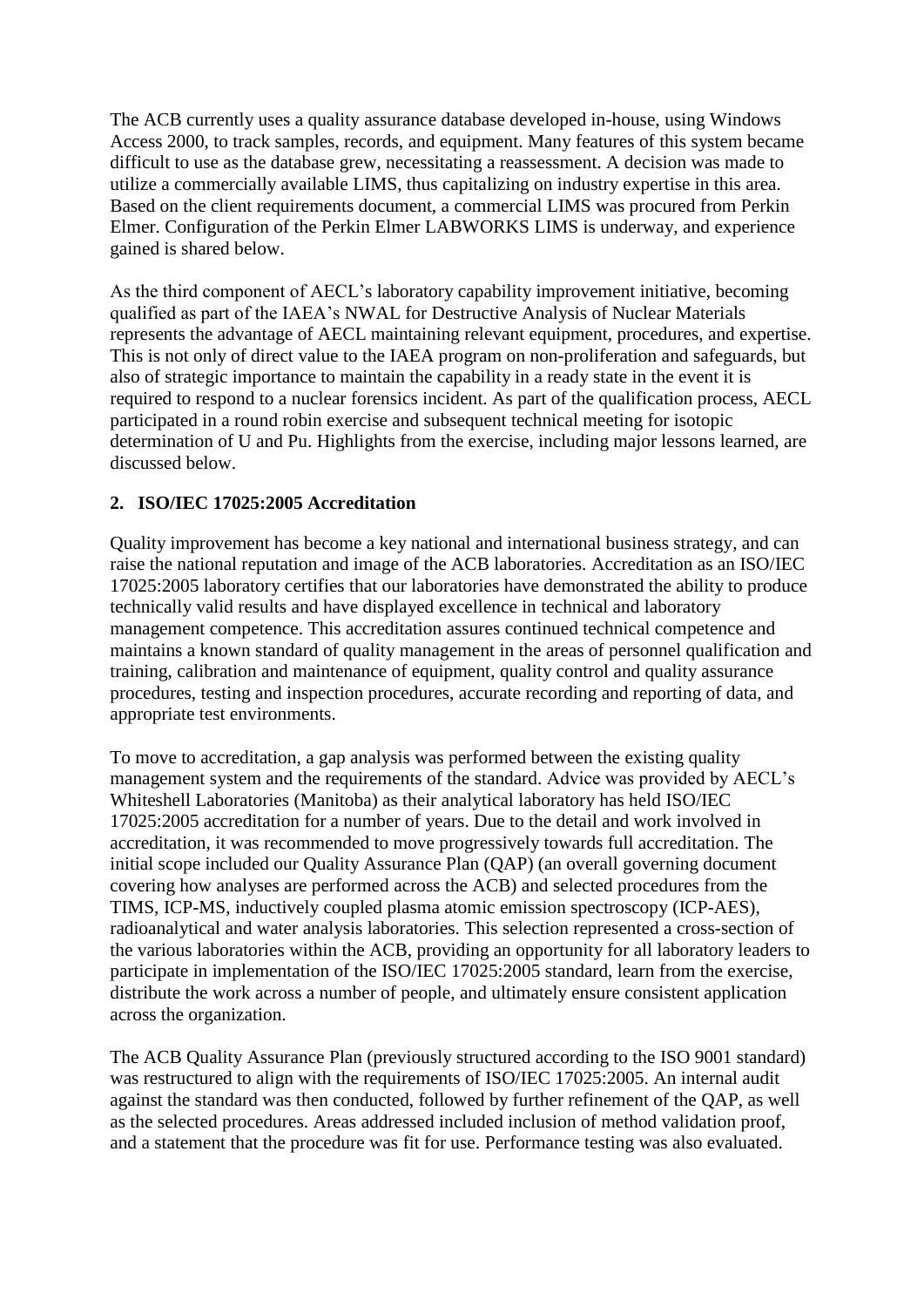Participation in performance testing and/or interlaboratory comparisons is important in assuring the quality of test and is a requirement for maintaining accreditation. Most laboratories in the ACB had a strong track record in participating in voluntary performance testing with a history of 10 years. Though some laboratories did not subscribe to regular performance testing in the past, they had already participated in round robin testing competitions, or cross-technique comparisons.

Performance testing can be a costly process. Materials, transport, reporting of results, and analyst time all must be considered in this process. It can also be challenging to find suitable performance test providers for some analyses/sample types on a yearly basis. When considering that performance testing must occur regularly for accreditation and compliance, this cost must be recognized along with the cost paid to the accrediting body. The latter is typically an annual fee comprised of a base price plus an additional amount per procedure per matrix.

Following the refinement of ACB documentation and procedures, an external assessment was performed for accreditation by a third party. In the case of ACB, the third party was the Canadian Association for Laboratory Accreditation (CALA). CALA assesses in accordance with the ISO/IEC 17011 standard and assessments are conducted by highly trained volunteer assessors selected for their strong analytical backgrounds. Issues recognized by the assessor were addressed by ACB to expedite obtaining the ISO/IEC 17025:2005 accreditation.

Another challenge for analysis, particularly under the rigour of accreditation, is maintaining the laboratory environment. The ACB is located in buildings built in the early 1970s and maintaining steady temperature and humidity is difficult. Data loggers can be used to collect data for these parameters, thus providing the documented proof of the actual conditions. Requirements have been identified for air handling improvements for the buildings and this work is planned for the coming summer. The laboratory ensures that the environmental conditions do not invalidate the results or adversely affect the required quality of measurement despite the challenges of having to stop work during adverse environmental conditions. Environment conditions that can affect the results of tests are documented in the procedures and in some cases, it has been possible to test the impact of a wider range of environmental conditions on the data quality and expand the acceptable operating conditions.

Following the internal audit, document and procedural refinement, and external assessment by CALA, formal ISO/IEC 17025:2005 accreditation was received from CALA on July 29, 2013. Currently we are preparing for our first CALA assessment following accreditation.

## **3. Procurement of a Laboratory Information Management System**

The Analytical Chemistry Branch developed an in-house database based on Microsoft Access 2000, which was used to log samples, quality control results, equipment information, and routine calibration verification of pipettes and mass balances. As the database grew with use, the system became difficult to use and maintain, some features did not get fully implemented, and functionality became limited to only one user at a time. In addition, Access 2000 is not supported in Windows 7, thus as AECL moved away from Windows XP, it became clear that a new database was required in order to meet the laboratory information needs of the branch. An internal decision was made to purchase a commercially available LIMS, thus capitalizing on the expertise from an experienced provider.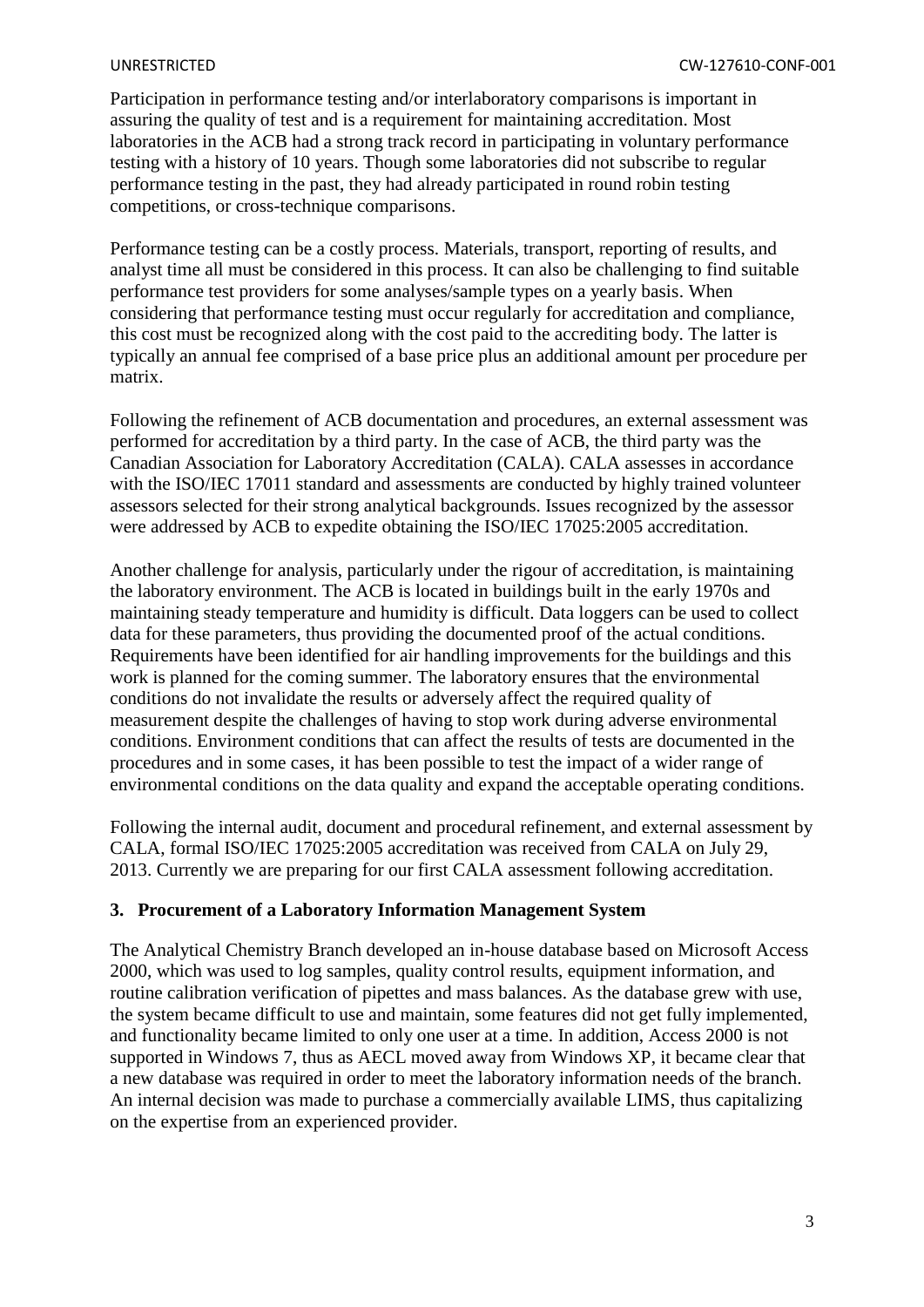In order to plan for the implementation of a LIMS system, ACB met with other potential users at AECL Chalk River Laboratories (CRL) to establish required features of a LIMS to facilitate streamlined sample transfer between branches. A client requirements document (CRD) was developed and sent out to the appropriate vendors which allowed AECL and ACB to evaluate which vendor could meet all, or at least most, of our needs. From the vendor response, the Perkin Elmer (PE) LABWORKS LIMS was chosen as the most appropriate system and vendor. Following this choice, configuration work was initiated to align the features of the LABWORKS LIMS system with the operational needs of the ACB.

As we are nearing the end of this phase and moving to testing and production, we can now reflect on the pros, cons, challenges and lessons learned from the process. For this paper we have chosen to highlight some of the configuration work done to develop a functional LIMS for our purposes, specifically those which are useful for a nuclear lab and not offered in a typical or base level LIMS.

# *3.1 Highlighted LIMS Configuration Development Work*

The basic LABWORKS LIMS provides modules to define what is to be analyzed, by whom, in what timeframe, with what equipment and quality control materials, the resultant data, and provides the audit trail for future evidence. The Analytical Chemistry Branch also wanted to streamline data upload, and ensure tracking of sample aliquots and equipment calibration/verification evidence. As well, we wanted to use the LIMS to track and easily generate reports for radioisotope and fissile material inventories for individual laboratories.

ACB chose not to interface the LIMS directly with analysis equipment. Samples are logged into the LIMS, required analyses specified, and a batch built to specify required quality control samples. The samples are then tracked with the unique LIMS sample identification number (also as a barcode), analyzed as per the required lab procedure, and then data is manipulated in Microsoft EXCEL calculation spreadsheets. To input the data into the LIMS, a macro-enabled spreadsheet was configured by PE. The analyst is able to link data from their calculations into this sheet and easily upload the sample and quality control (QC) results into the LIMS. User name entry is required for upload, thus tracking the user that performed the analysis and upload. A requirement of ISO/IEC 17025:2005 is to trend QC results and this is accomplished using the base functions of the LIMS.

The EXCEL sheet is attached to the LIMS for record retention, and is available for independent verification, including access to original data and calculations. The validation of data is tracked in the LIMS and must be performed before an analysis report is generated from the LIMS. To meet requirements of ISO/IEC 17025:2005 for maintaining the integrity of data, ACB utilizes locked cells or tracked verification of manual entries in the EXCEL calculation spreadsheets. When attached to the LIMS, record retention and audit trail requirements are met. This strategy for implementation of the LIMS has provided ACB with the required flexibility to easily adapt to changing analysis requirements.

An audit trail is an important part of daily operations in an ISO/IEC 17025:2005 accredited facility. The LIMS provides an audit trail on all operations performed within the database. During configuration, it is possible to specify actions that require user comments, a user's password, or stipulate actions that will be tracked in silent mode. The latter means that any time an analyst makes changes to a sample or batch, the LIMS will capture their user name and the date without prompting them. The LIMS was configured such that those changes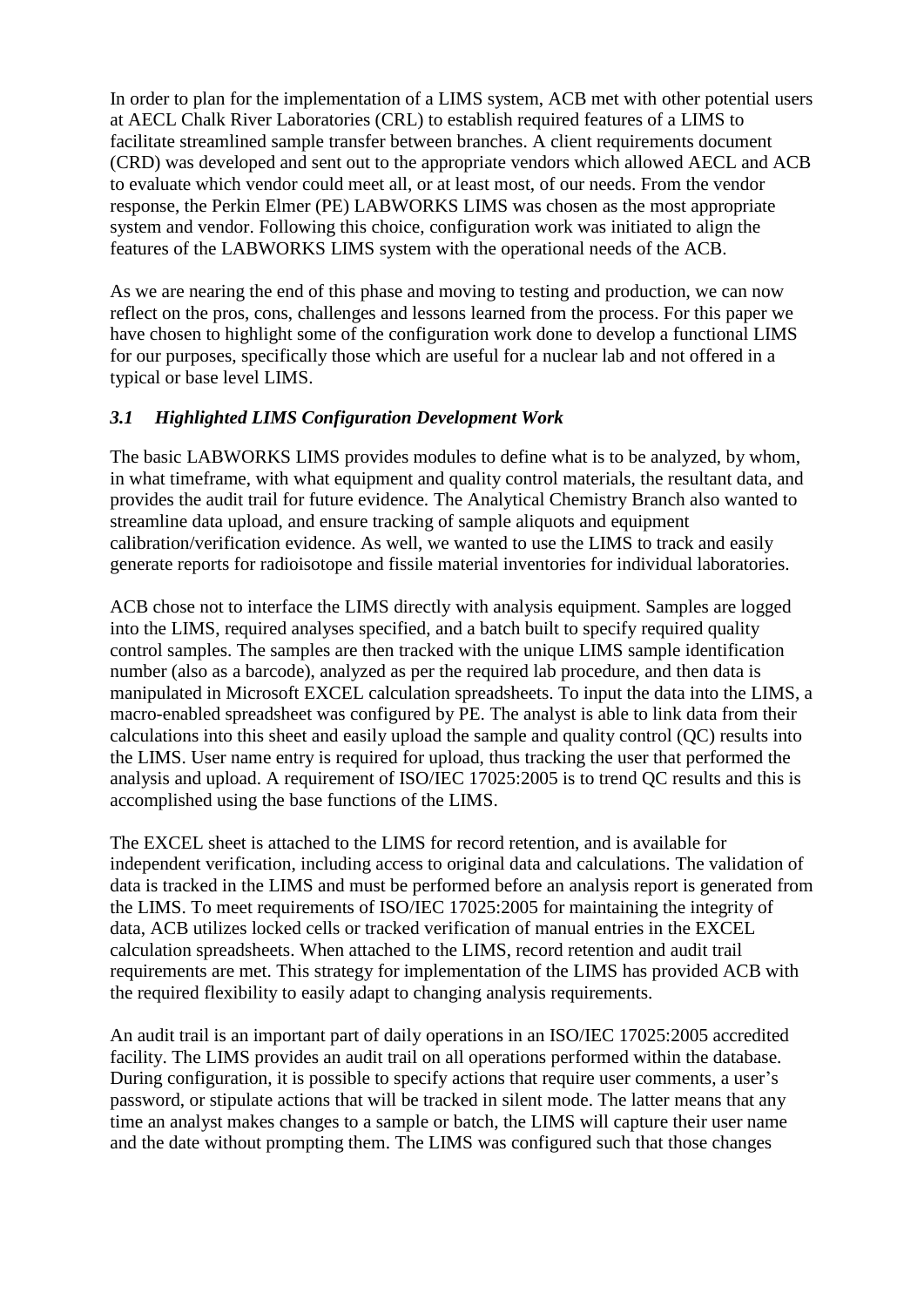deemed significant changes (to a sample or batch) require a comment from the analyst, which is then captured and tagged to a sample.

Tracking of samples is an integral part of a LIMS. When portions of the sample are distributed to different labs (sub-sampled), the LIMS must be able to track this as well. The LIMS was configured to provide a unique identifier for the sub-sample, along with a new batch number. These are used by the lab receiving the sub-sample. The original batch is linked to the sub-sample batch within the LIMS. It is possible to generate an analysis report for all original and sub-sample tests together, or separately. Some care was taken to ensure comments associated with the overall sample are distinct from comments pertaining to specific analyses.

In addition to tracking samples, the ACB wanted to use the LIMS to track radioisotope and fissile material inventories for individual labs. ACB staff worked with PE developers to utilize *Special Information Sheets* to input this information into the LIMS, as well as retrieve this information from the LIMS by generating summary reports with totals for specific categories of information. The radioisotope inventories are used to ensure compliance with the AECL Radiation Protection Program, while the fissile material inventory ensures compliance with the AECL Nuclear Materials and Safeguards Management Program at a lab level. Development of the LIMS included a means of tracking these *Special Information* details between labs when sub-samples are moved to a different lab for analyses.

## *3.2 Challenges and Lessons Learned*

The LIMS procurement and configuration project generated many lessons learned for ACB. These lessons fall into the categories: time, cost, and communication.

A considerable amount of effort was required to provide PE with more detailed descriptions of customer requirements. This was initially underestimated. A Client Requirement Document was used as a basis for the procurement process. In addition, a detailed design document should have been developed prior to configuration. It was necessary to have regular meetings between key AECL staff and PE developers to review progress on the configuration, demonstrate aspects of the LIMS, discuss application details, provide examples of information to become part of the LIMS (for example equipment details and code names, analyses performed, QC performed, units of measure, work flow requirements, sample data and reporting requirements), and to brainstorm resolutions to challenges between customer requirements and what is actually possible in the LIMS. This time commitment is critical in the configuration phase to ensure that the features implemented in the LIMS are exact and meet the client requirements. A detailed design document would also assist in the testing phase.

When discussing a LIMS system with a vendor, requirements must be defined very specifically. In particular, the type of data and how it is input into the LIMS, as well as trending and output are very important and specific to the customer. These items can be configured, but this requires that the vendor has a proper understanding of the details of the customer, and the customer must know the limitations of the basic LIMS. It is recommended that a facility become very familiar with a LIMS system before looking at individual configurations.

Installation of a LIMS system requires both capital and staff resource commitment. Configuration of a commercial LIMS to meet the needs of a laboratory requires a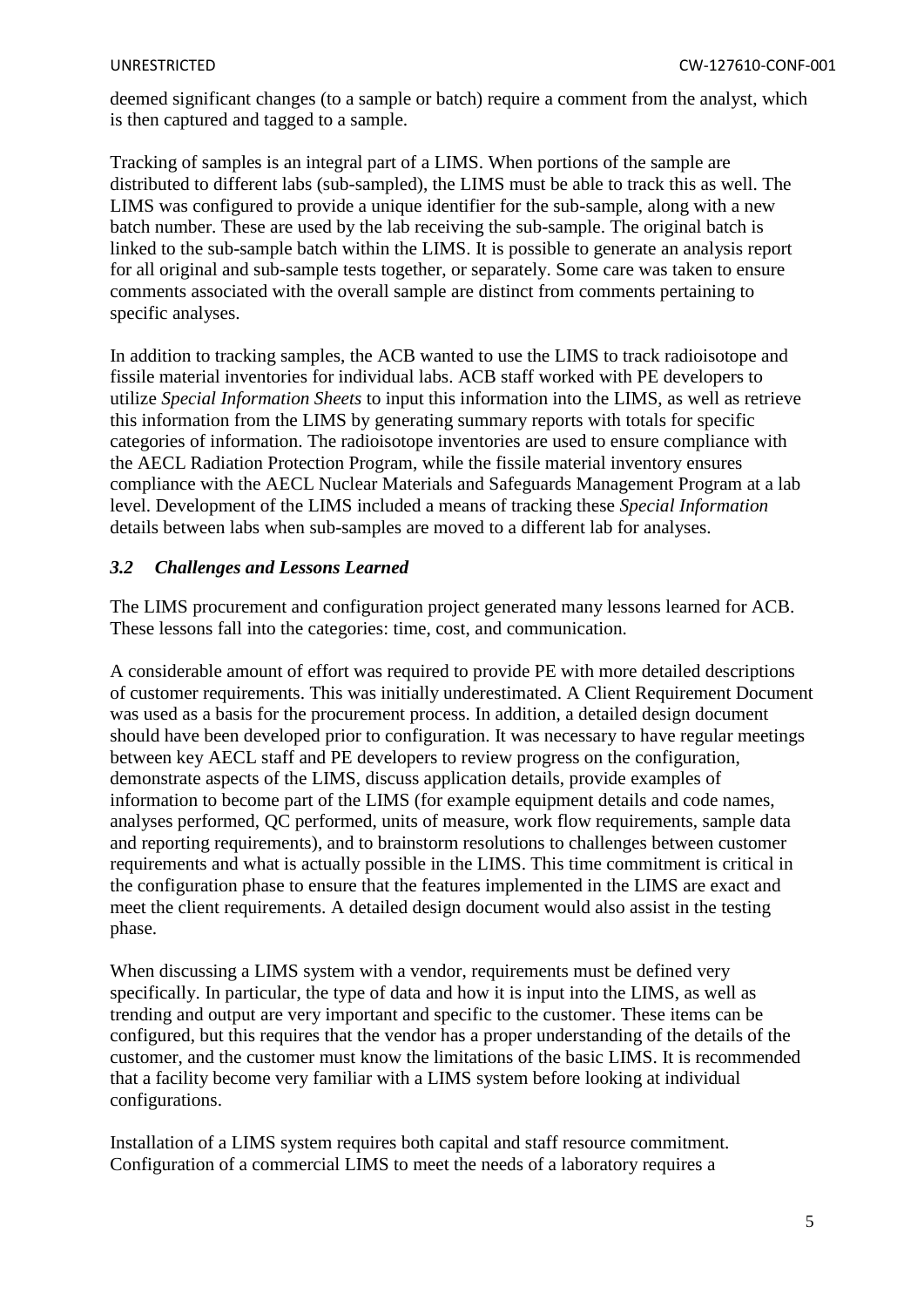considerable commitment of staff time to define the exact requirements, ensure the system functions in a meaningful way for the lab, and to test the system. The cost of the LIMS software must also be considered, as well as the cost to have the vendor configure the LIMS to specific requirements. Ongoing costs include the service agreement, which covers customer support to fix issues arising while in use, as well as software updates.The decision to utilize a commercial LIMS eliminated the need for internal program or database development expertise, but does increase the initial cost. The cost of configuration was minimized by limiting the scope of the configuration to two analysis groups within ACB (TIMS and multielement). During training, a small group of users was trained in more detail to allow them to expand the LIMS to additional groups within the Analytical Chemistry Branch following implementation.

At this time, configuration for the two initial groups is almost complete and the testing phase has begun. There may be additional lessons learned as we complete this work and put the LIMS into production in the selected labs in ACB later this year.

# **4. Qualification for the IAEA's Network of Analytical Laboratories for Destructive Analysis of Nuclear Materials**

In September 2012, an agreement was reached between the Canadian Nuclear Safety Commission (CNSC) and the IAEA that stated that, with the support of the Canadian Safeguards Support Programme, AECL Chalk River Laboratories (CRL) would proceed with qualification as a laboratory for the IAEA's Network of Analytical Laboratories (NWAL) for Destructive Analysis of Nuclear Materials. A qualification procedure was provided [\[1\]](#page-9-0) describing the prerequisites and required steps. Staff from the IAEA visited CRL in April 2013 as part of the planning phase covering topics of laboratory capacity, capabilities and limits, sample analysis, quality system, shipping logistics and qualification logistics.

A significant step in the procedure is shipment and analysis of test samples, as well as review of quality documentation. The first aspect was addressed by participation in the IAEA 2013 Nuclear Material Round Robin [\[2\]](#page-9-1). Participating labs received 45 samples of U or Pu either as loaded filaments for TIMS or microgram amounts of material as dried nitrate salts in Savillex containers. AECL chose the latter as our filament loading procedure did not match that of the IAEA. These test samples were derived from standards and comprised of 7 U materials and 4 Pu materials. Shipment from the IAEA Safeguards Analytical Laboratories, Seibersdorf to Chalk River, Ontario took 9 days, and was without issue.

Preparations for the round robin included assessing the uncertainty of our TIMS measurements relative to the 2010 international target values (ITVs) for measurement uncertainties [\[3\]](#page-9-2), and a more thorough implementation of GUM (the Guide to the expression of Uncertainty in Measurement) [\[4\]](#page-9-3) utilizing the recommendations by Bürger et al[.\[5\]](#page-9-4).

In brief, the round robin samples were analyzed by dissolving the nitrate salts in nitric acid, further refluxing the Pu samples with ferrous sulfamate and sodium nitrite, and adsorbing the analytes onto small Acropor anion exchange discs. The Acropor anion exchange discs were then sintered onto zone refined Re filaments and loaded in a double filament geometry in a MAT 262 TIMS. Operating parameters were optimized to maximize the use of the faraday detectors for simultaneous isotope measurements, with minor peaks being measured by peak hopping utilizing the retarding potential quadrupole (RPQ) ion counter. Blanks and isotopic standards were prepared and analyzed along with these samples.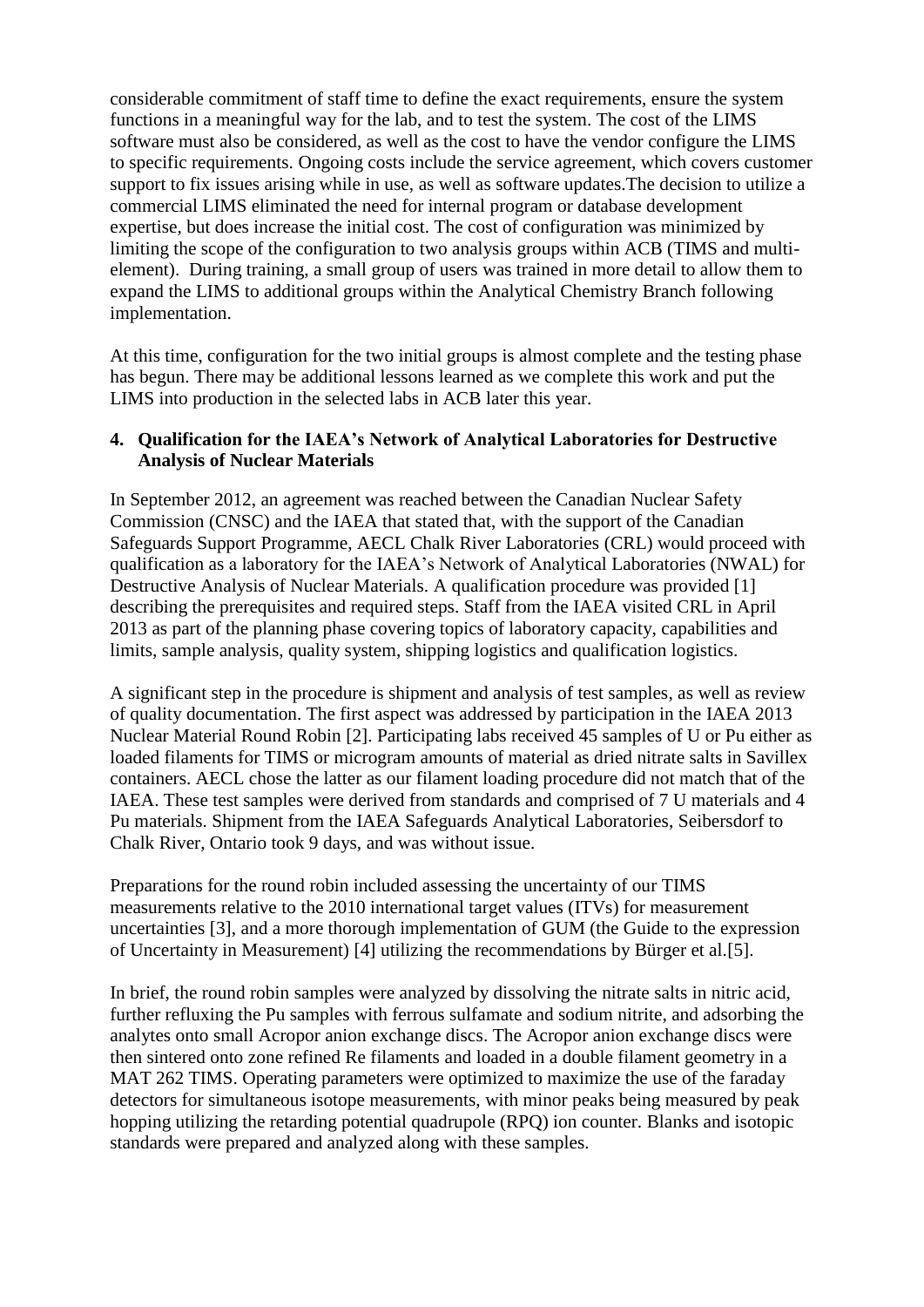The data verification step was incomplete at the deadline for submission of data. Unfortunately, an error was made in reporting of two materials [\[2\]](#page-9-1), even though the analyses had been correct. The results presented here contain the corrected data (thus reflecting our normal procedure).

Figure 1 shows the results for U-235/U-238 ratio measurements, comparing the measured systematic (s) uncertainty, random (r) uncertainty and combined  $(u<sub>c</sub>)$  uncertainty relative to the international target values. Although all 45 samples were sent as individual materials, they were in fact 3 or 6 replicates of 11 different materials. The replicates have been pooled for this evaluation. The ITVs differ for the different materials from depleted U (DU), natural U (NU), low enriched U (LEU) and high enriched U (HEU), as given in [FIG.](#page-6-0) 1. HEU #4 was a mixture of reference materials such that each U isotope present was approximately a 1 to 1 ratio to the reference U-238 isotope. Figure 2 shows results for all three isotope ratios for HEU #4.



<span id="page-6-0"></span>FIG. 1. AECL Measured U-235/U-238 Uncertainty vs. International Target Values (2010) Uranium Samples, 2013 IAEA Round Robin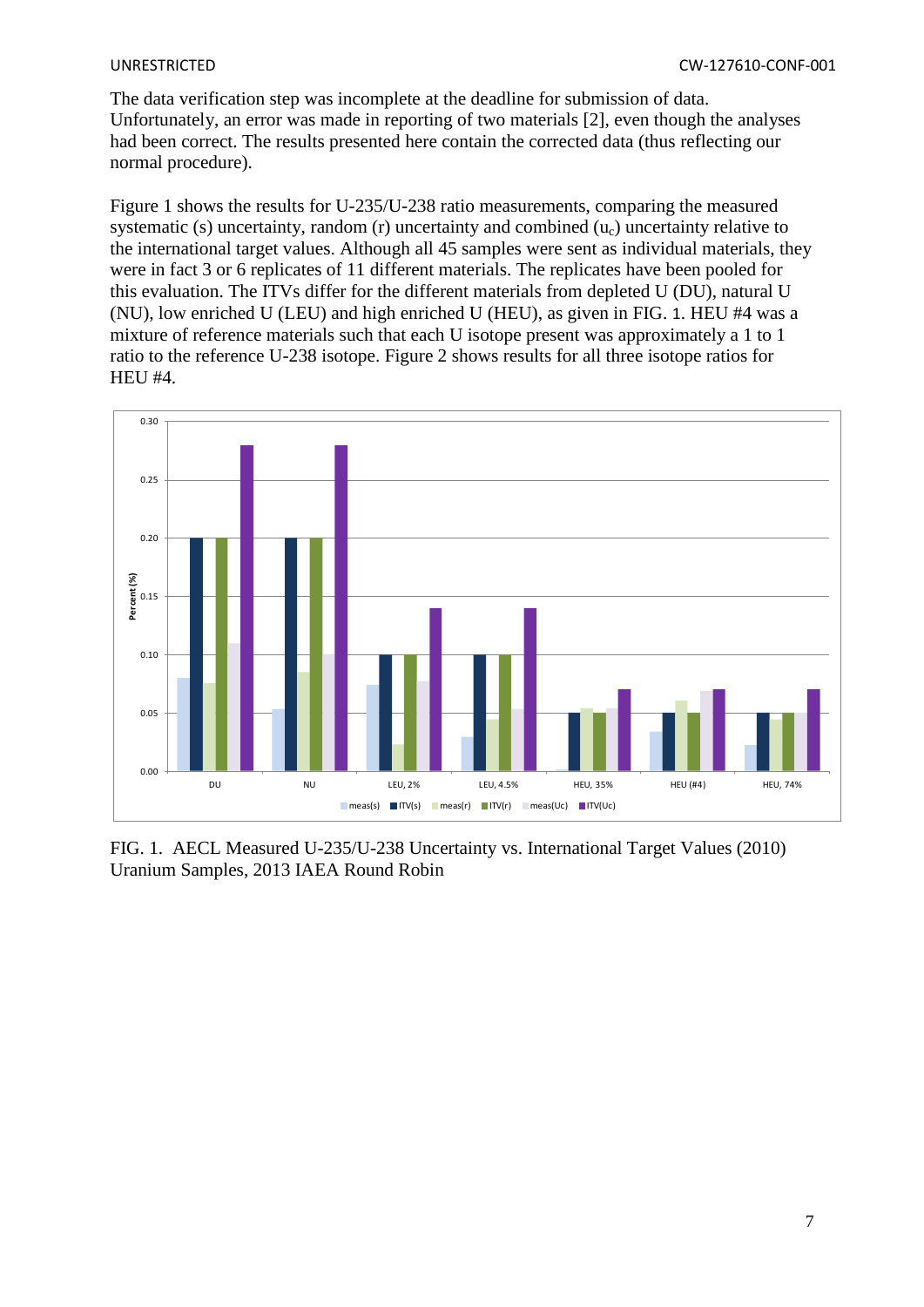

FIG. 2. Uncertainties for Simulated U Isotope Dilution (ratio ~1) HEU #4, 2013 IAEA Round Robin

Overall, the U-235/U-238 results show acceptable results relative to the target values, with the exception of the random uncertainty for HEU #4. The random error in the U-233/U-238 measurement for the same material was also outside the target value. U-233 is a common spike isotope in the lab and while our results showed we achieved results within our normal reported uncertainty, this was identified as an opportunity for improvement and investigation focused on minimizing contamination.





FIG. 3. AECL Measured Uncertainty vs. International Target Values (2010) Plutonium Samples, 2013 IAEA Round Robin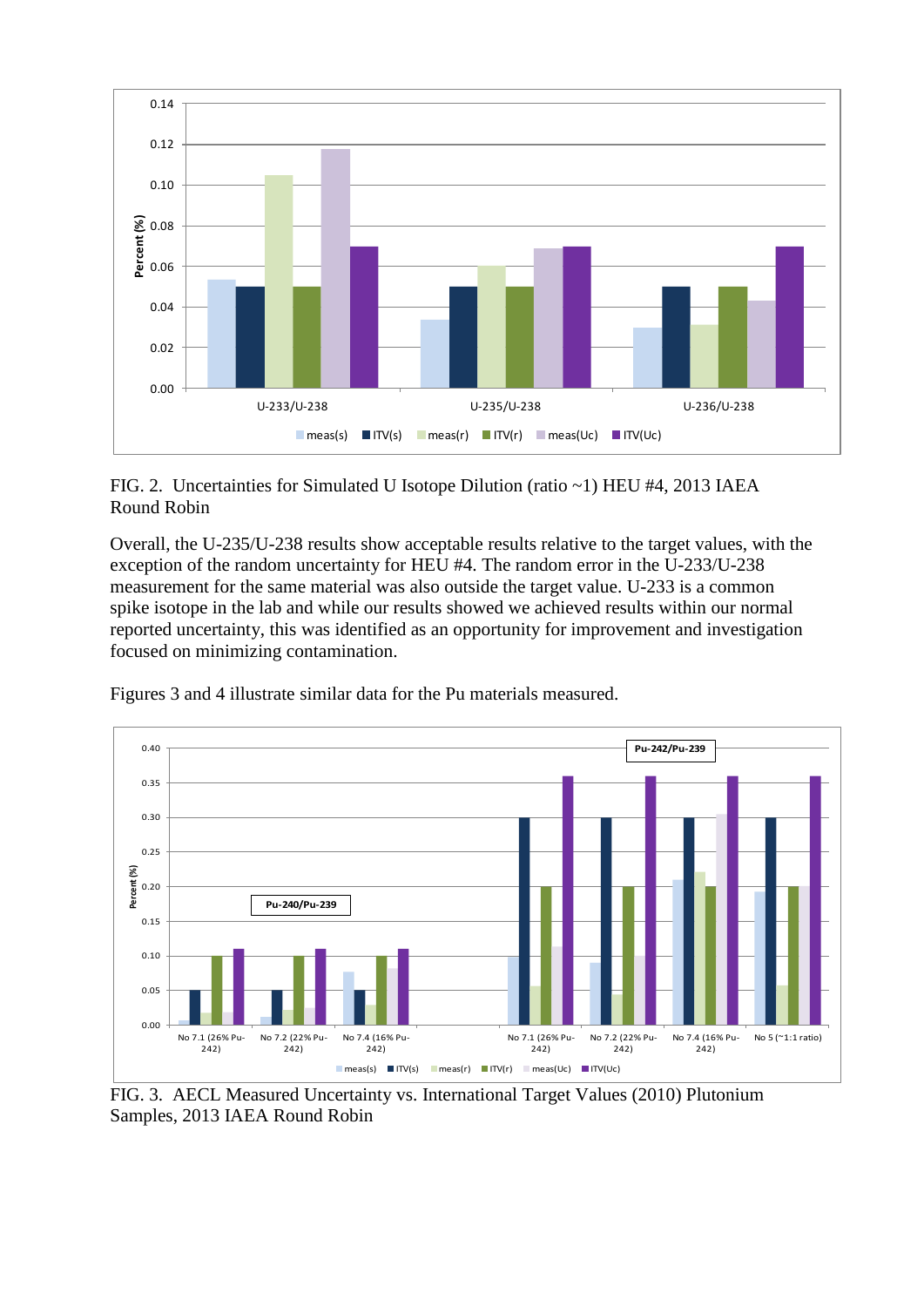

FIG. 4. AECL Measured Uncertainty vs. International Target Values (2010) Plutonium Samples, 2013 IAEA Round Robin

The Pu data shows that the majority of the target values were achieved, with the notable exception of the systematic error in the Pu-241/Pu-239 measurement. Note that the systematic error can be either positive or negative, and is plotted in Figure 4 as an absolute value for easy graphic comparison to the ITV. In the case of Pu-241, it was a consistent negative bias that is under investigation.

Based on some of the challenges and lessons learned from this exercise, the ACB has implemented some changes. To improve the throughput of analyses, additional staff are being trained in TIMS for both sample analysis and data verification. In preparation for the round robin, additional measurements were made to characterize contributors to the overall uncertainty and the Guide to the Uncertainty of Measurement was applied manually. The GUM workbench for uncertainty determinations has been purchased to facilitate the propagation of uncertainty and determine the uncertainty budget. A recommendation [\[2\]](#page-9-1) from the Technical Meeting was for laboratories to use QC materials such as (certified) reference materials and blank samples to monitor and control the performance of the analytical procedure and for the estimation of the associated measurement uncertainties. The frequency of these QC measurements has been increased, as well as expanding the use of control charts for immediate feedback and trending purposes. In response to another recommendation of the round robin, an assessment is underway on moving to the total evaporation technique for TIMS. AECL plans to participate in the next round robin exercise planned for 2015 which is aimed at moving towards higher masses of material and analysis of mixtures of U and Pu.

# **5. Conclusion**

The steps taken thus far in all three areas have improved AECL's ability to provide nuclear forensic support to the government of Canada through the provision of timely and defensible analyses. Striving for excellence in analysis via these improvement processes is a cornerstone of a nuclear forensics program.